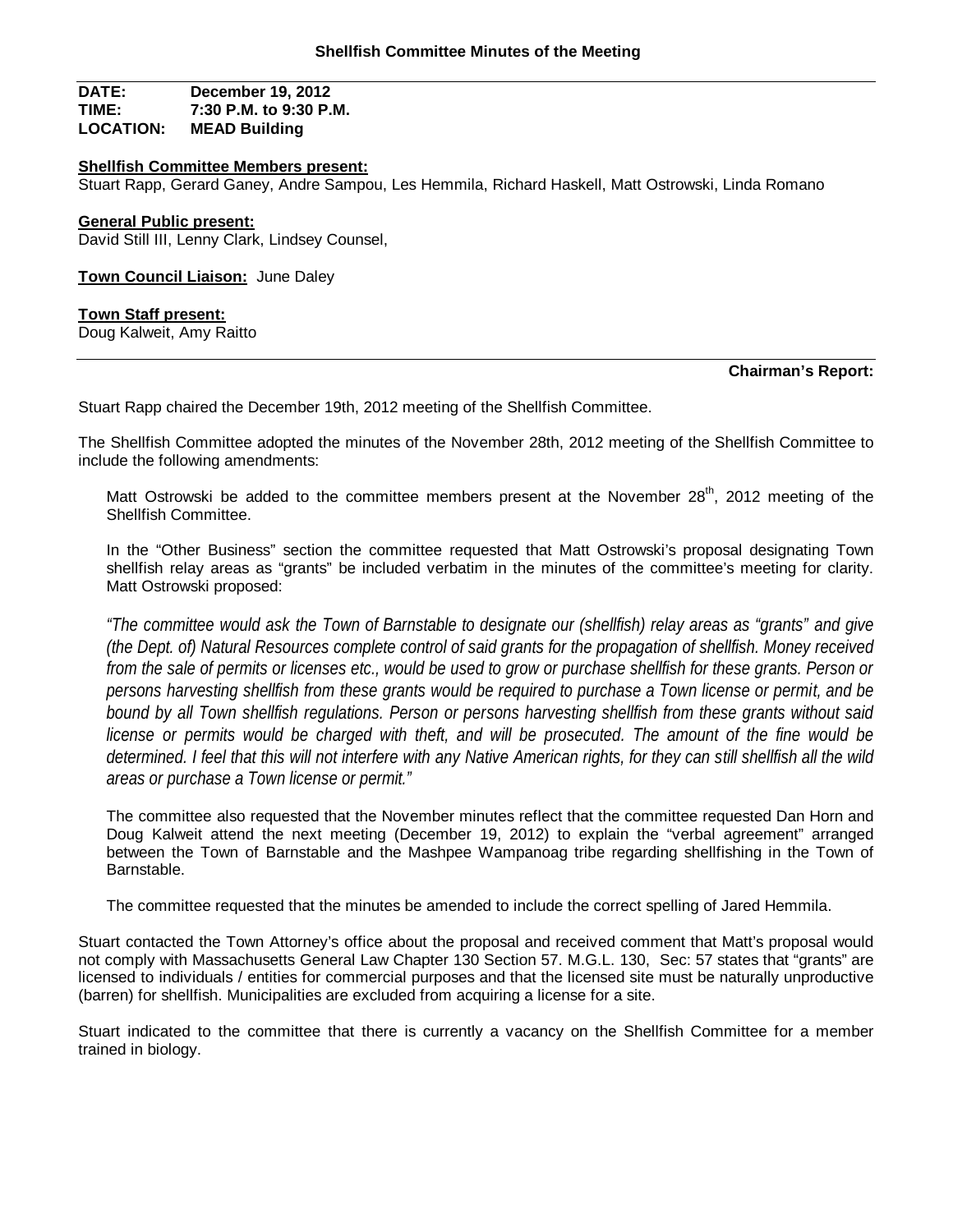- The Division of Marine Fisheries reopened seasonally closed shellfishing areas in Barnstable Harbor (listed below) as of December 15, 2012. This opening is due to approved water quality as part of a management protocol for this area.
	- **Barnstable Harbor, North** (DMF/CCB:31.1) Section 2.1, page 26
	- **Barnstable Harbor** (DMF/CCB:31.2) Section 2.2, page 27
	- **Barnstable Marshes** (DMF/CCB:33.0) Section 2.3, page 27
	- **Upper Scorton Creek** (DMF/CCB:34.1 Section 2.4, page 27

The area listed below remains closed to all shellfishing:

1.3 **Upper Scorton Creek (West):** the waters, flats and all tributaries of Scorton Creek in the Town of Barnstable, west of a line drawn southerly from the "NO SHELLFISHING" sign posted at the entrance to Great Island Creek to the "NO SHELLFISHING" sign posted at the entrance sign of the unnamed creek on the opposite shore (DMF/CCB:34.2; **classified as prohibited**).

# **TOWN OF BARNSTABLE SHELLFISH MANAGEMENT CLOSUREUNDER THE AUTHORITY OF BARNSTABLE SHELLFISH REGULATION 407-8G and 407-15F**

# **CLOSED PORTION OF BARNSTABLE HARBOR FOR OYSTER SEED PROTECTION:**

**Effective Saturday, December 15, 2012 the waters, foreshores and tidal flats between the signposts located at Calves Pasture Point west of the Scudder Lane landing to the NR "No Shellfishing" buoys located seaward from said signposts is indefinitely closed to the harvest of all shellfish and seaworms. (see maps)**

 The Natural Resources Program and Aquacultural Research Corporation of Dennis, Ma. and Barnstable County in a cooperative effort are implementing an experimental shellfish propagation project in Barnstable Harbor. The project entails the remote setting of oysters, the nursery culture of juvenile oysters and the seeding of an oyster habitat within the area defined above. The nursery phase of the project has been successfully completed and juvenile oysters have been seeded in the area. The demarcated area as defined above will remain closed indefinitely to allow for continued protection of the seed oysters. It is the hope of all those involved in this project that any inconvenience to anyone's use of the public lands and resources in the harbor is compensated by the successful enhancement of the natural resources of the harbor for the benefit of all. Thank you for your cooperation. For more information please contact the Natural Resources Office.

Natural Resources Officer, Amy Raitto, informed the committee of the use of video surveillance cameras in the field as an NR tool for enforcement of the shellfish regulations.

# **Piers, Dredging and Shellfish Habitat Issues:**

- **Applicant:** Three Bays Preservation, Inc. & Mass. Audubon Society, Inc. Application: Proposed Barrier Beach Management Plan to include maintenance dredging and beach nourishment, and other activities aimed at enhancing wildlife habitat and maintaining the integrity of the barrier beach.
- Location: Dead Neck / Sampson's Island
- Public Hearing: Date: January 8, 2013 Time: 6:30 P.M. Place: Barnstable Town Hall, 367 Main Street, Hyannis MA Town Council Hearing Room, 2nd floor

Lindsey Counsel, the director of Three Bays Preservation Inc., presented the proposed Sampson's Island / Dead Neck Barrier Beach Management Plan to the Shellfish Committee. The proposed maintenance dredging project would take approx. 800 feet off of the westernmost portion of Sampson's Island and redeposit the sand on Dead Neck. One third of the project would be completed each year by the Barnstable County dredge. The Shellfish Committee asked Lindsey questions about the project including spoils, flocculent material, siltation, bay flushing,